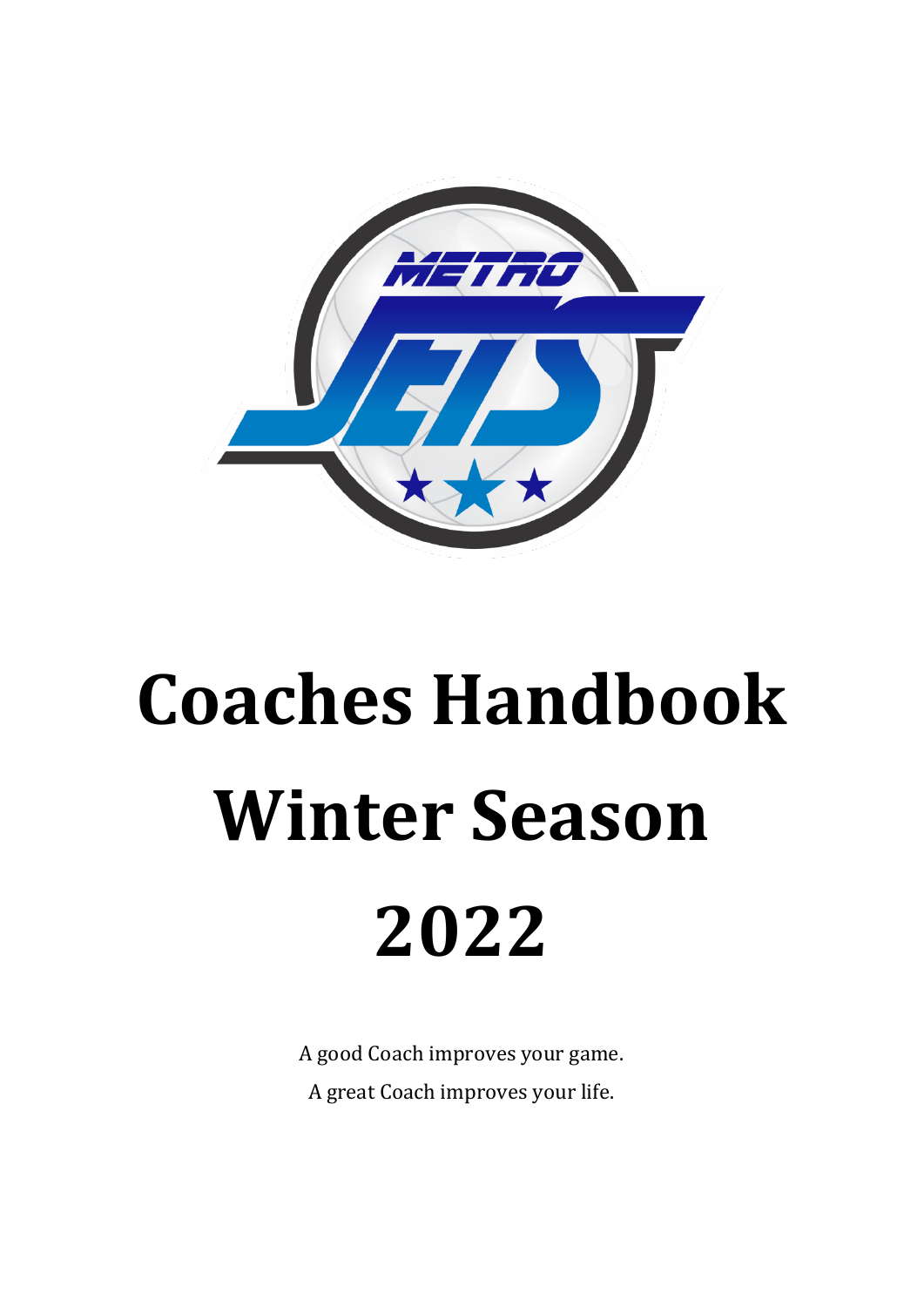# **CONTENTS**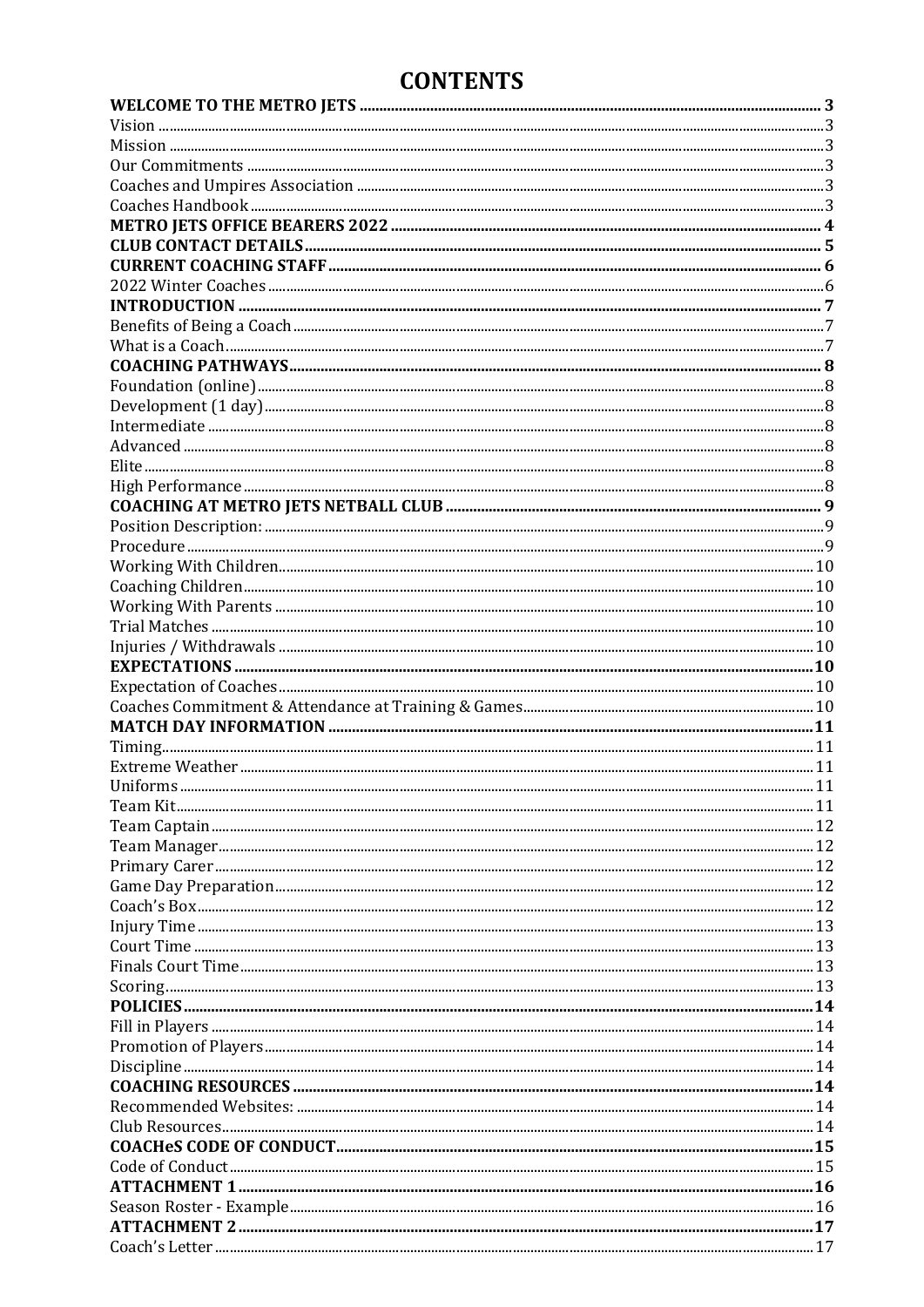

# **WELCOME TO THE METRO JETS**

<span id="page-2-0"></span>Metro Jets Netball Club, founded in 1995, participates in South Australia's elite netball competitions: the State Premier League Netball Competition; the Adelaide Metropolitan Netball Division and the City Night Division, all of which are hosted at Netball SA Stadium, home of the Adelaide Thunderbirds.

Despite being the youngest of the eight Premier League Clubs to compete at the highest level in South Australia, Metro Jets are extremely proud of the growth and development achieved in their short history. The Club has developed a strong, supportive and professional environment of exceptional standards that aims to inspire and promote players, coaches and officials to reach their full potential.

Today, the Metro Jets proudly field over 20 teams in Netball SA's elite competitions, making us one of the largest and most popular clubs in South Australia. Go Jets!

#### <span id="page-2-1"></span>**VISION**

*To be a leading netball association, committed to the provision of attainable pathways to personal sporting development and education for young people in all aspects of netball, enabling individuals to achieve their personal best within a caring community environment."*

#### <span id="page-2-2"></span>**MISSION**

*To provide a professional and innovative club atmosphere where players can participate in Netball in a safe and friendly environment, respecting sporting values, team play, development of skills and healthy participation in netball.*

#### <span id="page-2-3"></span>**OUR COMMITMENTS**

Our commitments that underpin our Vision and Mission are to:

- Promote and actively encourage fair play from all involved with the Club
- To be viewed as an inclusive and progressive netball organization, distinguished for engaging, supporting and develop Club players; coaches; and umpires within our netball community
- Always act with integrity and transparency and provide best business practices for all our stakeholders.

#### <span id="page-2-4"></span>**COACHES AND UMPIRES ASSOCIATION**

All Metro Jets Coaches are registered as members of Netball SA's Coaches and Umpires Association.

As a member you receive up to date information on developmental opportunities; coaching courses and workshops; and exam information. Membership runs from April 1st to March 31st each year.

#### <span id="page-2-5"></span>**COACHES HANDBOOK**

This handbook contains information related to coaching Netball at the Metro Jets Netball Club. The handbook is here to assist you, but should you have any further queries or require additional support please contact Katrina Wood at [secretarymetrojets@gmail.com](mailto:secretarymetrojets@gmail.com). For more information about the club, please see [www.metrojets.com](http://www.metrojets.com/)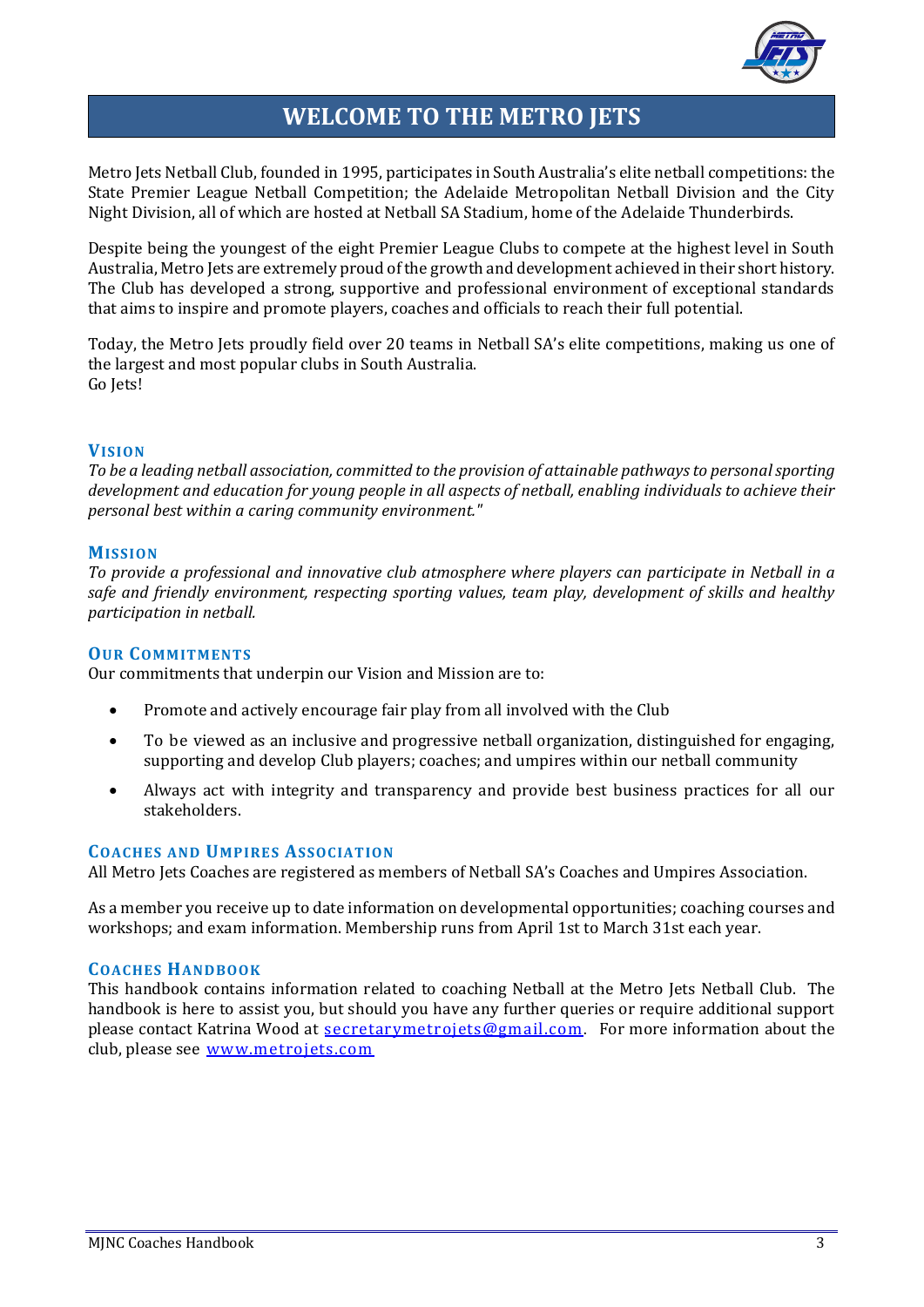# **METRO JETS OFFICE BEARERS 2022**

**Executive Committee**

| President      | Vice President &      | <b>Secretary</b> | <b>Treasurer</b> |
|----------------|-----------------------|------------------|------------------|
| Rachael McLeod | <b>Public Officer</b> | Katrina Wood     | Brenda Dombi     |
|                | Judith Dingwall       |                  |                  |

| ЛT. |  |
|-----|--|
|-----|--|

<span id="page-3-0"></span>

| <b>Premier League</b> | Coaching               | <b>Records</b>        | <b>Communications</b>               | <b>Inr Game Day</b> | <b>Game Day</b> | Sponsorship    | Equipment    | <b>Umpire</b>              |
|-----------------------|------------------------|-----------------------|-------------------------------------|---------------------|-----------------|----------------|--------------|----------------------------|
| <b>Head Coach</b>     | Coordinator            | <b>Officer</b>        | Personnel                           | Coordinator         | Coordinator     | Coordinator    | Brayden Lyle | <b>Coordinators</b>        |
| Trudy Barker          | <b>Tracey Merchant</b> | <b>Shirley Mencel</b> | Jazlyn Owers<br><b>Kelly Delfos</b> | Mel Hayman          | Mel Hayman      | Leanne Wegener |              | Caitlin North<br>Leah Dunn |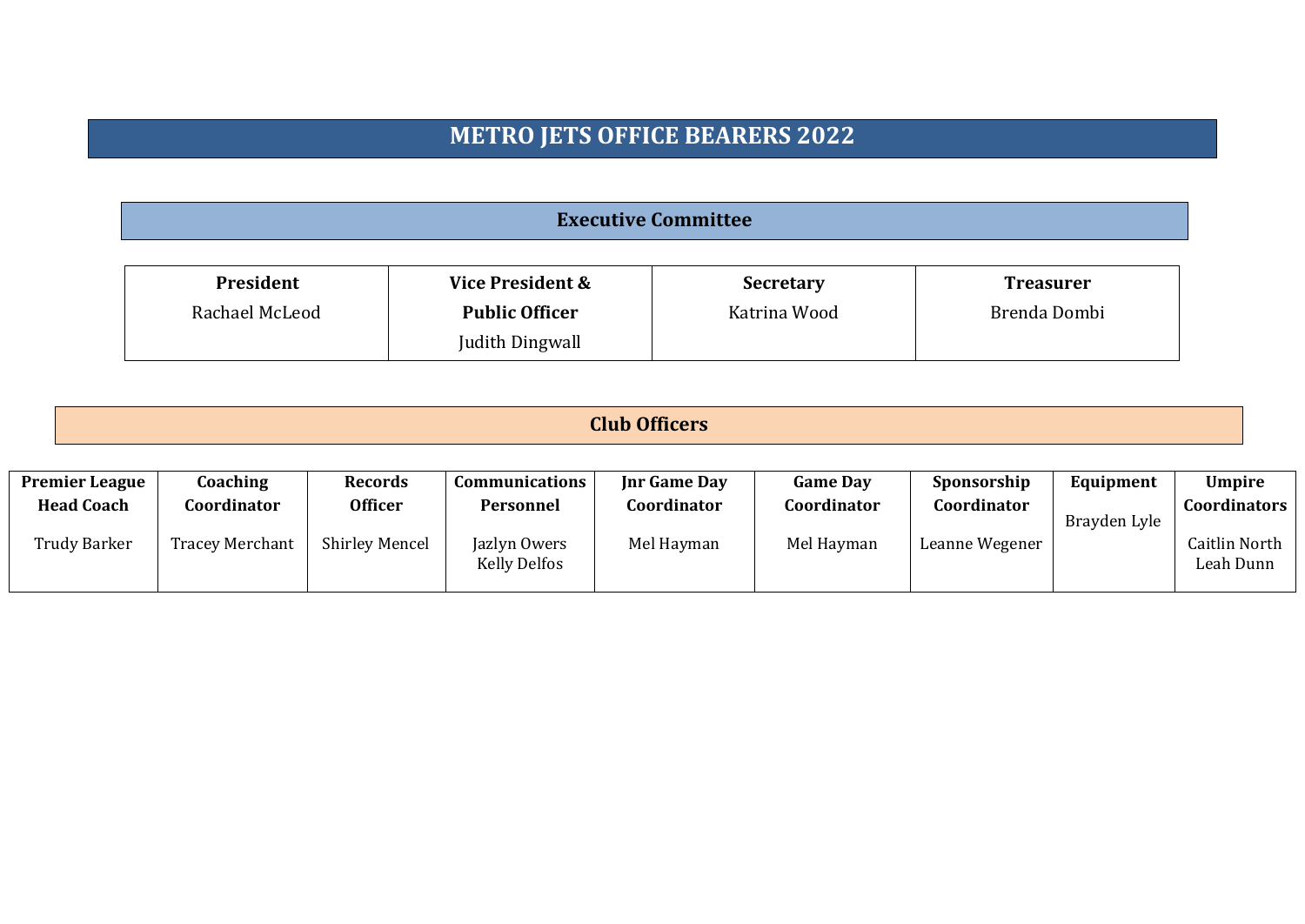

# **CLUB CONTACT DETAILS**

<span id="page-4-0"></span>

| <b>METRO JETS NETBALL CLUB</b> | <b>ADDRESS</b>                                        | PO Box 367<br>Woodville SA 5022                                      |
|--------------------------------|-------------------------------------------------------|----------------------------------------------------------------------|
|                                | <b>EMAIL</b>                                          | secretarymetrojets@gmail.com                                         |
|                                | <b>WEBSITE</b>                                        | www.metrojets.com                                                    |
|                                | <b>BANK DETAILS</b>                                   | Metro Jets Netball Club<br>BSB: 105-018<br>Acct #: 080 324 740       |
|                                | <b>FACEBOOK</b><br><b>INSTAGRAM</b><br><b>TWITTER</b> | <b>MINC Facebook</b><br><b>MJNC</b> Instagram<br><b>MJNC Twitter</b> |

| <b>UMPIRE COORDINATOR</b>   | CAITLIN NORTH   | 0415 756 606 |
|-----------------------------|-----------------|--------------|
| <b>TREASURER</b>            | BRENDA DOMBI    | 0412824828   |
| <b>SECRETARY</b>            | KATRINA WOOD    | 0418 472 536 |
| <b>GAME DAY COORDINATOR</b> | MEL HAYMAN      | 0432 586 376 |
| <b>COACHING COORDINATOR</b> | TRACEY MERCHANT | 0413 031 678 |

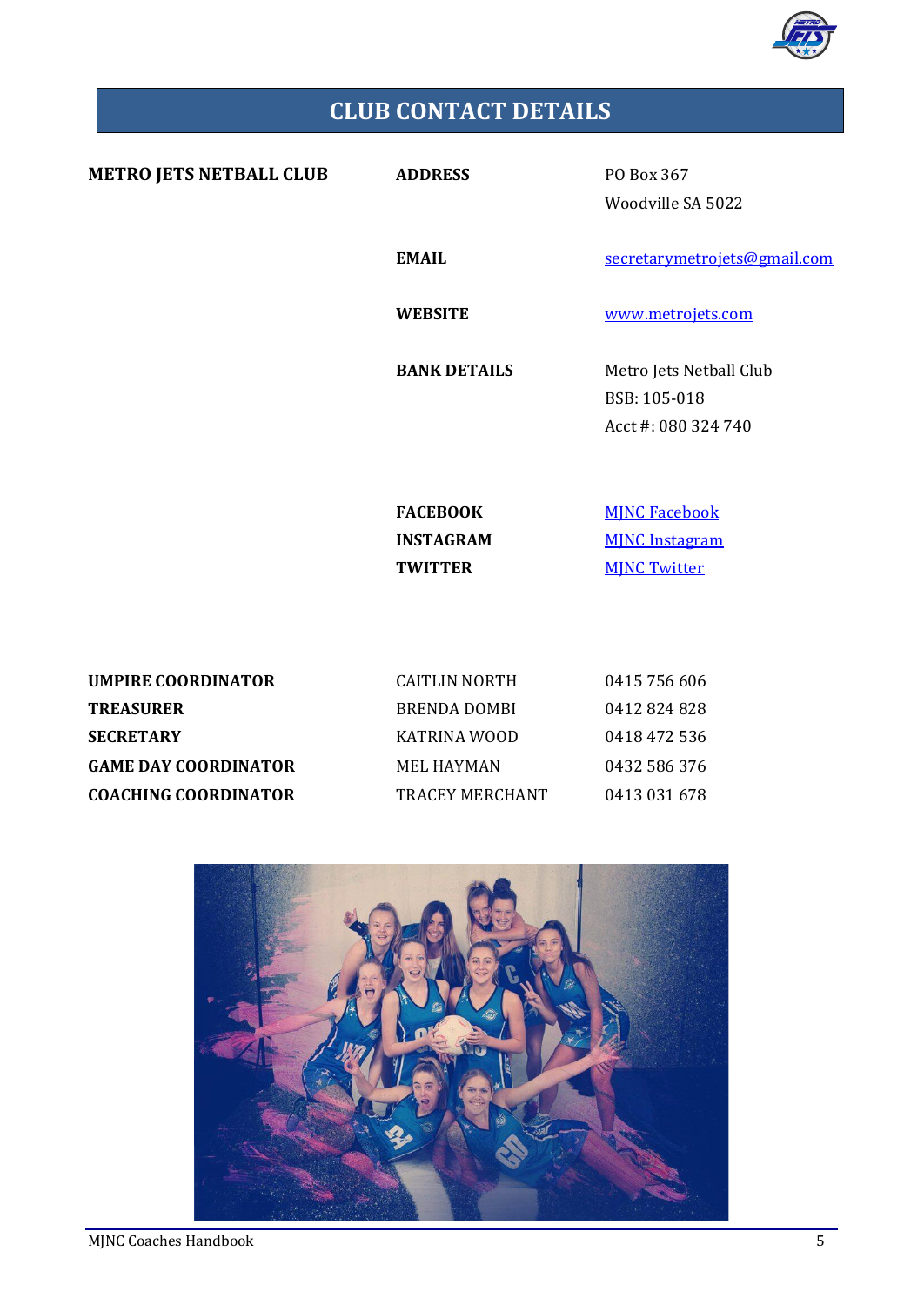![](_page_5_Picture_0.jpeg)

# **CURRENT COACHING STAFF**

#### <span id="page-5-1"></span><span id="page-5-0"></span>**2022 WINTER COACHES**

The Coaching team consists of dedicated volunteers who kindly give their time to coach players at Metro Jets. The Metro Jets club thanks those coaches for their ongoing commitment and dedication to the continued development of our players. The Coaches for Winter 2022 are set out below.

| <b>Grade</b>         | <b>Division</b> | <b>Coach</b>                   |
|----------------------|-----------------|--------------------------------|
| <b>Sub Primary 1</b> | SP <sub>2</sub> | Skye Wittwer                   |
| <b>Primary 1</b>     | P3              | Rachel Droegemueller           |
| <b>Primary 2</b>     | P <sub>3</sub>  | <b>Arthur Antonis</b>          |
| Sub Junior 1         | SJ1             | Nasyah Turner                  |
| <b>Sub Junior 2</b>  | SI4             | Amy Henry                      |
| <b>Sub Junior 3</b>  | SJ7             | Linda Kotz                     |
| Junior 1             | J1              | Tanaye Nolan                   |
| <b>Junior 2</b>      | J2              | Jazlyn Owers                   |
| Junior 3             | J <sub>4</sub>  | Judith Dingwall                |
| Junior 4             | J <sub>6</sub>  | Dana Santucci                  |
| <b>Junior 5</b>      | J <sub>7</sub>  | Kaylinn Rootman                |
| Inter 1              | $\mathsf{I}1$   | Jason Delfos                   |
| Inter <sub>2</sub>   | $\overline{13}$ | <b>Christine Dunbar</b>        |
| Inter <sub>3</sub>   | 15              | Hayley Hawken                  |
| Senior 1             | <b>AMND</b>     | Carly Bradley                  |
| <b>Senior 2</b>      | A Grade         | Rebecca Taheny                 |
| <b>Senior 3</b>      | <b>B4</b>       | Jazlyn Owers<br>Katelyn Searle |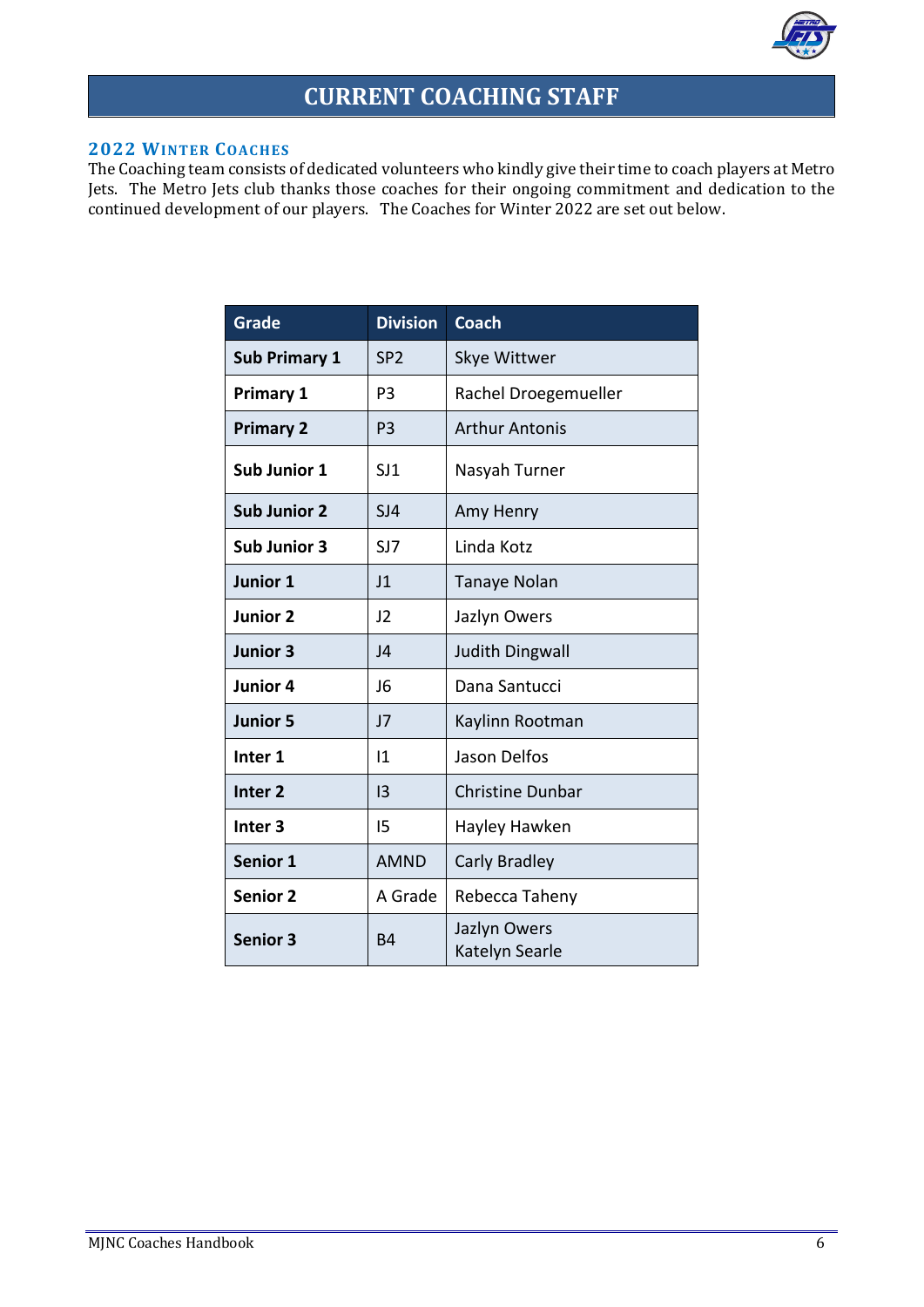# **INTRODUCTION**

<span id="page-6-0"></span>Coaches assist athletes in developing to their full potential. They are responsible for training athletes, analysing their performances, improving specific skills and providing positive encouragement. Coaches also serve as mentors. Their competitive nature and leadership skills make them natural mentors to athletes. Leading by example, coaches teach players work ethic, discipline, respect and valuable lessons about life.

#### <span id="page-6-1"></span>**BENEFITS OF BEING A COACH**

Coaching involves so much more than just teaching sport; you teach players values that will make a positive impact in their lives. You educate players in the value of fair play and the laws of the game; you teach the value of setting realistic goals and objectives and enjoying the feeling of accomplishment when those goals are met. Players learn to trust, not just in the game arena, but in life, through a good coach.

Coaching is a rewarding experience that can make you feel:

- ➢ *Connected:* Coaching enables new friendships and to be part of our vibrant netball community.
- ➢ *Respected:* Coaches create a safe, fair and enjoyable environment for netball players.
- ➢ *Energised:* Coaching lets you experience the thrill of the game, contributes towards maintaining a healthy lifestyle and offers a pathway to participate in sport at the highest level.

#### <span id="page-6-2"></span>**WHAT IS A COACH**

A Coach plays many roles:

| Teacher      | Organiser | Selector  | Philosopher |
|--------------|-----------|-----------|-------------|
| Psychologist | Student   | Mentor    | Trainer     |
| Mum/Dad      | Planner   | Motivator | Manager     |

As you can see a coach has many roles. As a leader you are not merely the person with authority, but the person that some players spend more time with than anyone else.

Coaches are people who instruct players in the execution of specific skills. Coaches need to know the difference between what is required and what is actually performed. Therefore the coach must know:

- ➢ What went wrong
- $\triangleright$  Why it went wrong
- $\triangleright$  How to correct the mistake

Recommended Coaching is a consistent challenge to:

- $\triangleright$  Get the best performance out of the players at the right time
- $\triangleright$  Keep the players interested and motivated
- $\triangleright$  Be consistent and enthusiastic in your approach
- $\triangleright$  Be patient
- $\triangleright$  Out-think the opposition coach

A Coach must:

- $\triangleright$  possess a sound technical knowledge of the basic netball skills and the rules governing the game
- ➢ must have an awareness of the basic strategies, game tactics, routines and practices to complement that sound technical knowledge
- $\triangleright$  have clear and firm speech to obtain and hold attention
- $\triangleright$  be a good listener
- $\triangleright$  be flexible and adaptable to change when it is required
- ➢ needs a sense of responsibility, good personal organisation and the administrative ability to effectively and reliably implement their coaching programs.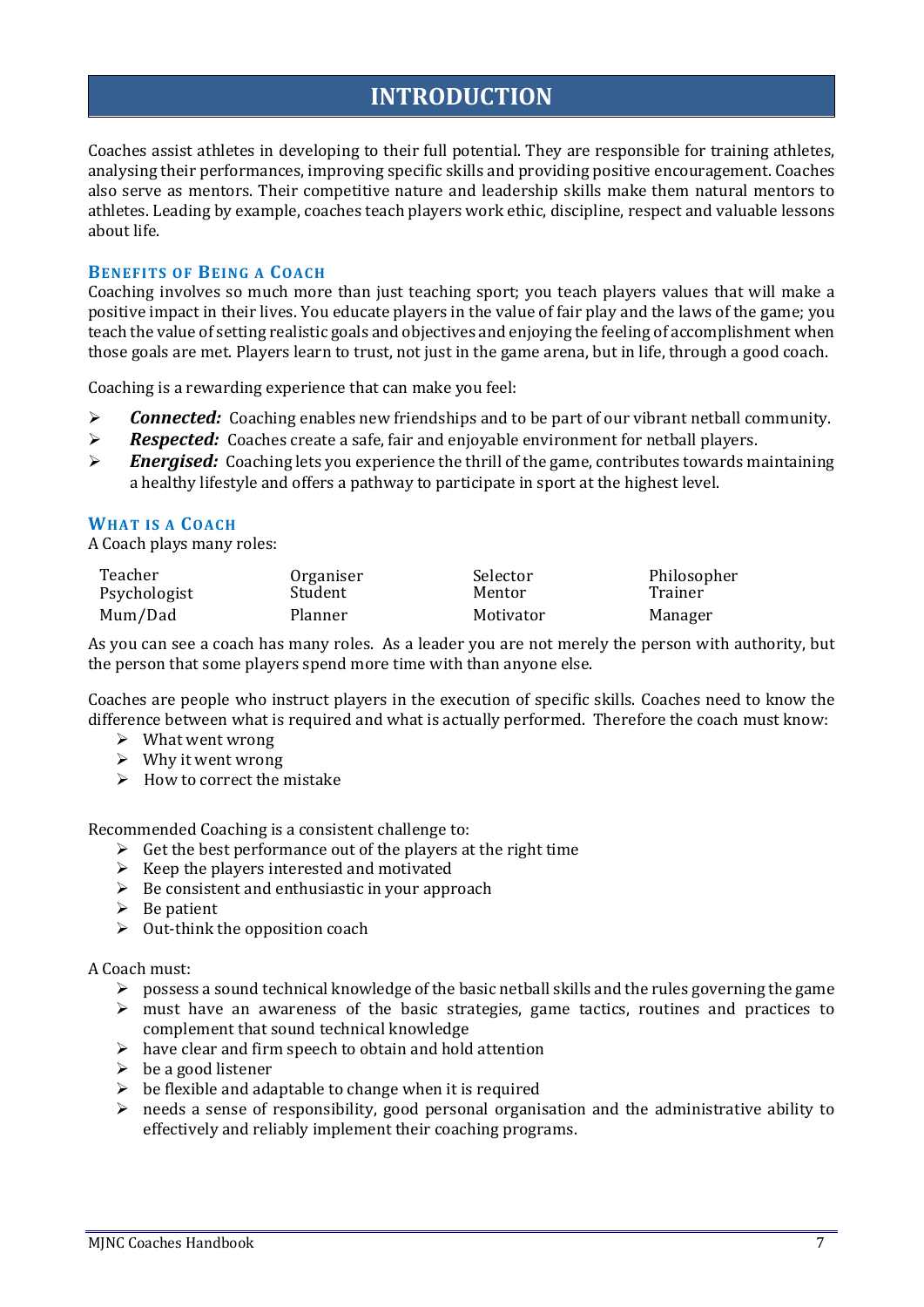# **COACHING PATHWAYS**

<span id="page-7-0"></span>Netball Australia have developed a six-tier Coaching Accreditation Framework to assist Coaches in successfully moving through the Coaches pathway process, with each stage being accredited.

Below is each step of the coaching pathway process.

![](_page_7_Figure_3.jpeg)

#### <span id="page-7-1"></span>**FOUNDATION (ONLINE)**

Designed for beginner coaches, teachers and parents, the course outlines introductory coaching information and basic netball techniques. The Course contains four modules: Role of the coach; Planning; Teaching netball skills; and the Coach in action.

#### <span id="page-7-2"></span>**DEVELOPMENT (1 DAY)**

To enrol, Coaches must complete the Section 1 **[Umpires Theory Exam](http://www.netballaustralia.coursehost.com/Groups/Config/Home6.asp?LID=1&ky=d_BPDiQVRgHzDiPRUmf_DgHzq7bOs6Pz)** with a minimum of a 70% pass as a pre-requisite. The course outlines the skills and general principles of netball, and includes a competency based assessment of practical coaching.

#### <span id="page-7-3"></span>**INTERMEDIATE**

To enrol, Coaches must complete the General Principles Theory Course through the **[Office of](http://sa.netball.com.au/participate/coaches/accreditation/www.recsport.sa.gov.au)  [Recreation & Sport](http://sa.netball.com.au/participate/coaches/accreditation/www.recsport.sa.gov.au)** as a pre-requisite. Coaches receive mentoring through the planning process and feedback regarding coaching behaviour and skill progression of a training program.

#### <span id="page-7-4"></span>**ADVANCED**

To enrol, Coaches must submit two mentor approved session plans from the Intermediate course. The course is conducted over 3 Sundays, with the final assessment conducted at a training session. Participants will also be required to attend a match analysis session.

#### <span id="page-7-5"></span>**ELITE**

Designed for state league and state team coaches, the course is modular based with alternative delivery methods (practical in each state and theory online) to facilitate professional development.

#### <span id="page-7-6"></span>**HIGH PERFORMANCE**

Designed to reflect the coaching requirements of a high performance environment; this course is the highest level of accreditation for national/international coaches.

For more information on the National Coach Education Framework or to access the online Accreditation courses **[click here.](http://my.netball.com.au/common/pages/public/iframe.aspx?entityid=38925&save=0&id=Y82%2frIA%2bSt26f7aEzggnzWigyiVzj6Uok6i3Dn4NvXiRo74Bpxw4nARXQqI86%2b62DvmcdoWLKXlCad6NShB5Gw%3d%3d)**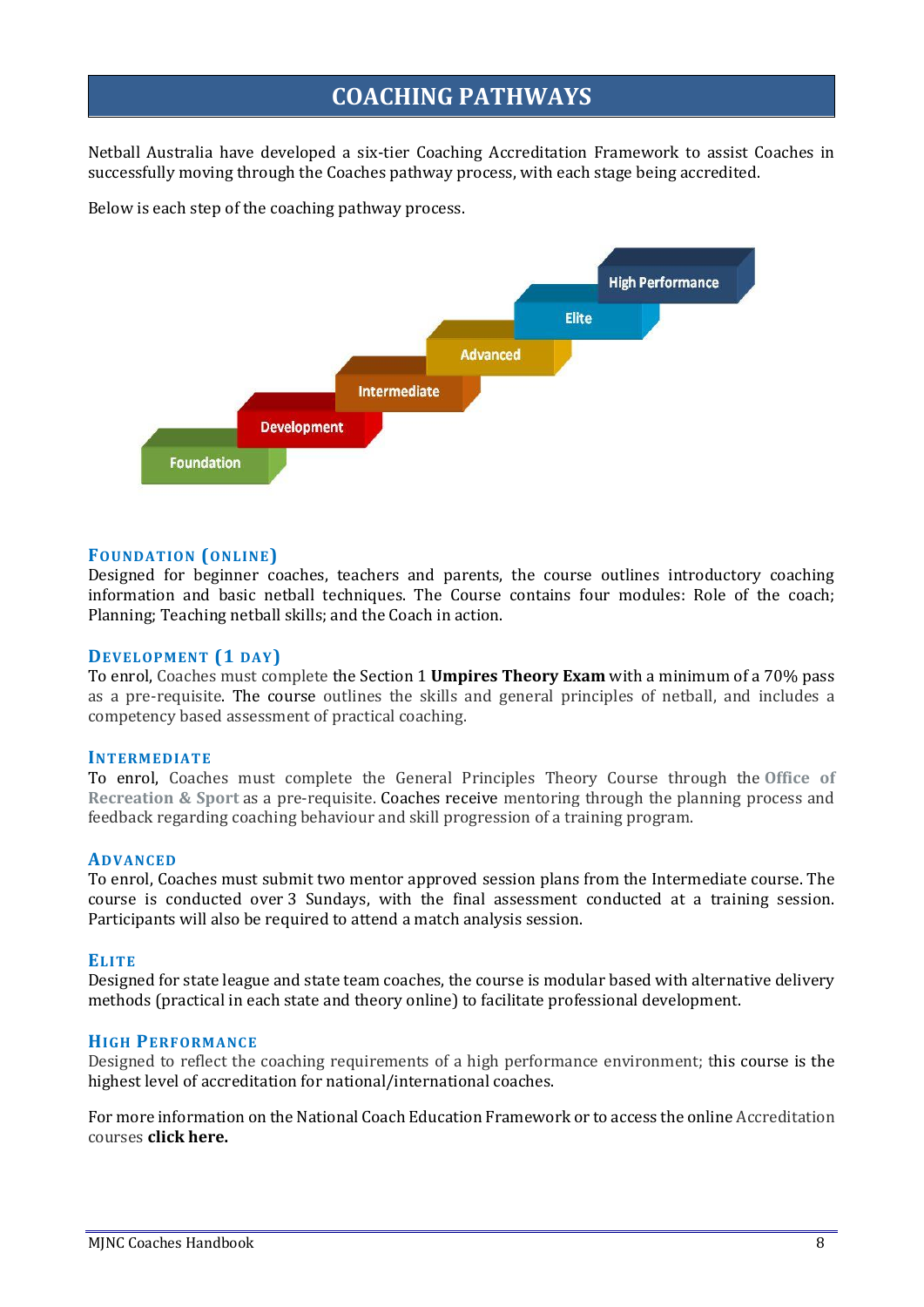#### <span id="page-8-1"></span><span id="page-8-0"></span>**POSITION DESCRIPTION:**

Your role as a coach is to:

- ➢ nominate the Captain and Vice-Captain of the team and/or Leadership Group
- $\triangleright$  nominate a team manager if required
- ➢ develop a roster of match details and scoring/timing responsibilities for players (potential role for Team Manager) [see Attachment A]
- $\triangleright$  be punctual, if running late inform your Team Manager, so the team can be warmed up and ready for their game/training; reducing the risk of player injury
- $\triangleright$  plan training sessions for the team that are appropriate to the grade and capabilities of the team
- ➢ make sure contact numbers are exchanged between players, coach and team manager
- $\triangleright$  understand the role of the committee
- $\triangleright$  handout necessary Club information including Newsletters, Fundraisers, etc
- $\triangleright$  arrange suitable replacement if you are unable to attend a match or training
- $\triangleright$  use your discretion to select the team that is best suited to the match in major round matches
- $\triangleright$  arrange prior permission from the committee when arranging scratch matches against visiting teams
- $\triangleright$  attire vourself in the official Metro Jets uniform where possible
- $\triangleright$  ensure the first aid kit is stocked and that it is kept with your training bag at all times
- ➢ provide feedback which includes positive and constructive feedback
- ➢ promote development and encourage player movement to feed above teams if a player is required
- $\triangleright$  treat each player without prejudice and support the inclusion of all players into the team environment
- ➢ understand mandatory reporting and vulnerable persons (child protection) requirements/obligations
- $\triangleright$  be mindful not to use foul language, physically or verbally abuse players.
- ➢ seek assistance of other coaches and increase and develop the skills of your players.

#### <span id="page-8-2"></span>**PROCEDURE**

- 1. Complete the Coaching Application form on the Metro Jets website and return to [secretarymetrojets@gmail.com](mailto:secretarymetrojets@gmail.com)
- 2. Speak with Jets Coaching Coordinator, who will assist in getting you started.
- 3. Complete the appropriate paperwork and provide a copy of your Police Check to the Club.
- 4. Complete the Online Foundation Course, [click here.](http://my.netball.com.au/common/pages/public/iframe.aspx?entityid=38925&save=0&id=Y82%2frIA%2bSt26f7aEzggnzWigyiVzj6Uok6i3Dn4NvXiRo74Bpxw4nARXQqI86%2b62DvmcdoWLKXlCad6NShB5Gw%3d%3d) Metro Jets will reimburse your course costs.
- 5. Register with the Netball SA Coaches/Umpires Association. Metro Jets will reimburse/complete your Membership payment and any umpire course costs.
- 6. Collect your team kit from Club Merchandise Officer, Lou Washington.
- 7. Send out a 'Welcome Letter' to your team, explaining your background, intentions, program and coaching philosophy.
- 8. Plan, prepare and commence your Coaching at Club trainings. Learn and improve your knowledge and skills under the mentoring of experienced Club Coaches.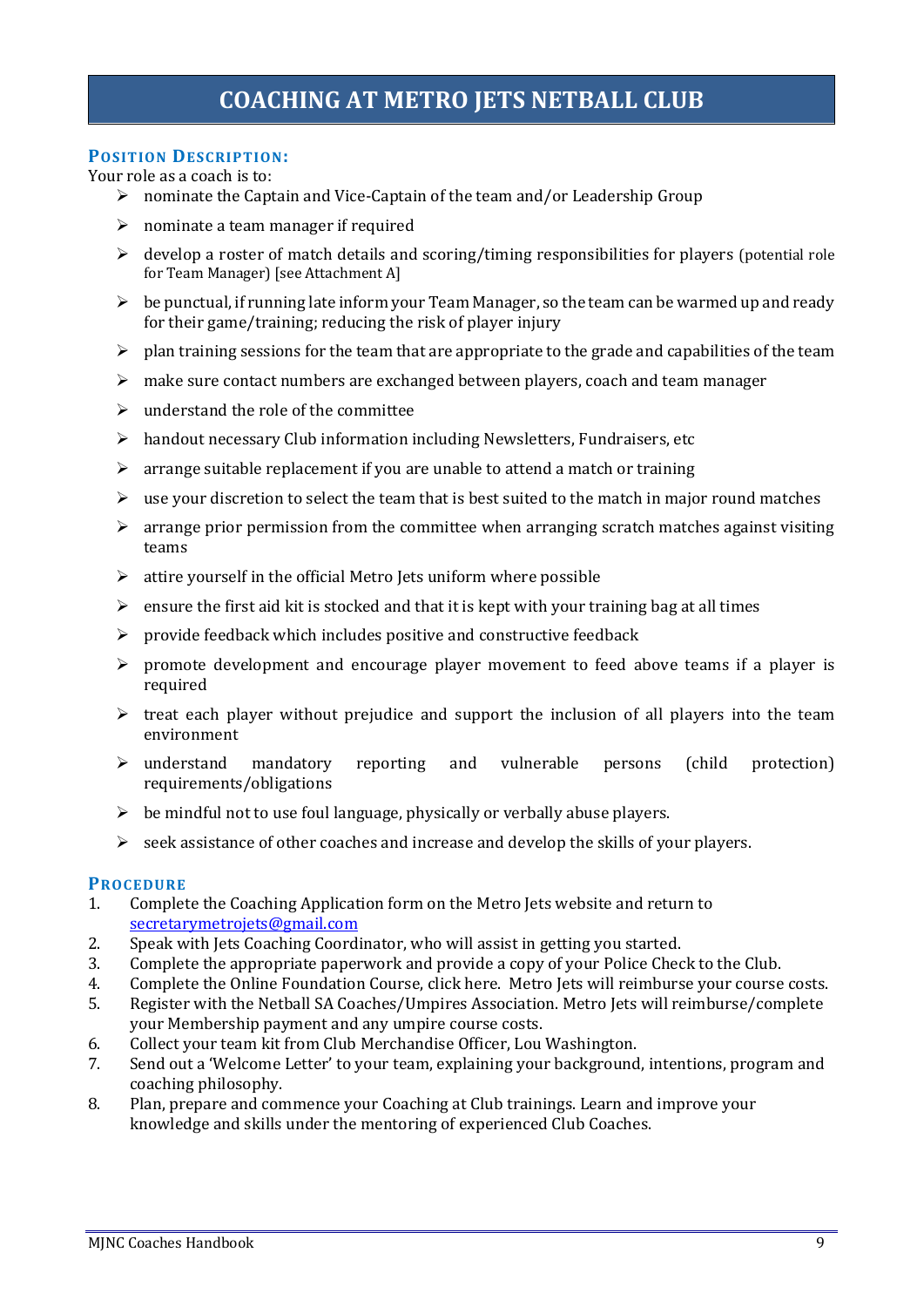#### <span id="page-9-0"></span>**WORKING WITH CHILDREN**

All coaches at Metro Jets are required to obtain and submit a Working with Children Check. For more information regarding these checks, please contact the Coach Co-Ordinator.

#### <span id="page-9-1"></span>**COACHING CHILDREN**

Coaches who work with children must have an understanding of child abuse and child protections. Coaches should use good teaching practises, behave appropriately and create an environment where children feel safe and protected.

Child abuse includes physical (non-accidental injury and/or harm to a child), emotional (behaviours that can psychologically harm a child) and sexual abuse/misconduct (any sexual act or threat imposed on a child as well as neglect). Please speak to the Committee if child abuse is suspected.

#### <span id="page-9-2"></span>**WORKING WITH PARENTS**

Parents play a vital role in sport. Parental expectations have a significant influence on the attitudes of children towards participating in sport, on behaviour, levels of performance and enjoyment. It is important to establish good communication with all parents in your team. You should communicate to parents:

- $\triangleright$  Contact details
- $\triangleright$  Training details
- $\triangleright$  Goals for the season
- $\triangleright$  Game schedules and rosters
- $\triangleright$  Expectations of players
- $\triangleright$  How you'll advise about changes to trainings/matches

A pre-season meeting is a good way to meet parents. Holding a quick meeting at the end of training is an easy option of getting all parents together at a central location. Another option is to prepare a letter to distribute to parents covering the main points. See attachment B

#### <span id="page-9-3"></span>**TRIAL MATCHES**

Particularly for our senior grades, it may be beneficial for teams to have scratch matches against other clubs prior to the season commencing.

If you're planning on arranging any trial matches, please ensure that you contact the umpire coordinator ASAP to arrange umpires if required. They ideally require more than two weeks' notice. You will need to liaise with the appropriate committee member to arrange a court booking

#### <span id="page-9-4"></span>**INJURIES / WITHDRAWALS**

If any of your players withdraw during the season for any reason, eg season ending injury, moving interstate etc, please ensure that the committee are aware and involved in any discussions regarding player movement, and to ensure that our player records remain accurate.

### **EXPECTATIONS**

#### <span id="page-9-6"></span><span id="page-9-5"></span>**EXPECTATION OF COACHES**

MJNC coaches must invest time prior to trainings, developing programmes aimed at the perceived need and developmental stage of their team.

#### <span id="page-9-7"></span>**COACHES COMMITMENT & ATTENDANCE AT TRAINING & GAMES**

MJNC requires attendance at all training and games, if extenuating circumstance occur, please contact the Secretary or Game Day Coordinator ASAP. If reliability and attendance is below requirements on a regular basis, then the Coaching Position may be replaced.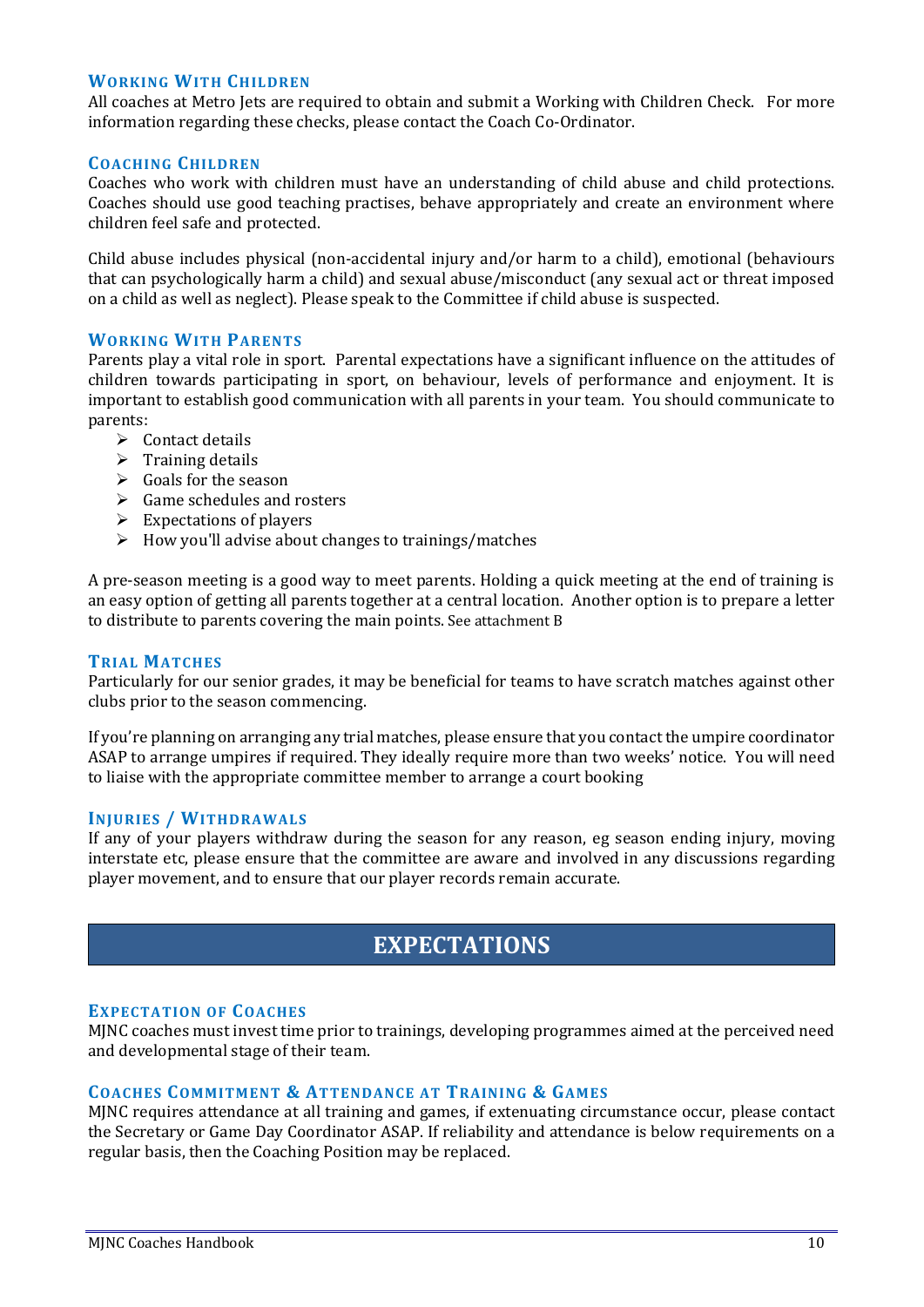# **MATCH DAY INFORMATION**

<span id="page-10-0"></span>All Competition matches are held at Netball SA Stadium: 155 Railway Terrace, Mile End.

![](_page_10_Figure_2.jpeg)

|                  |                                        | <b>Match Day Information</b>        |                                       |
|------------------|----------------------------------------|-------------------------------------|---------------------------------------|
| <b>Age Grade</b> | <b>Players Age</b><br>(at 31 December) | <b>Winter Games</b><br>(Apr - Sept) | <b>Summer Games</b><br>(Nov - Mar)    |
| Sub Primary      | 9 & Under                              | Saturday 8:30am                     | Friday 6:30pm                         |
| Primary          | 11 & Under                             | Saturday 8:30am                     | Friday 6:30pm                         |
| Sub-Junior       | 13 & Under                             | Saturday 9:45am                     | Friday 6:30pm &<br>8:15 <sub>pm</sub> |
| Junior           | 15 & Under                             | Saturday 11:00am                    | Friday 8:15pm                         |
| Intermediate     | 17 & Under                             | Saturday 12:30pm                    | Tues 6:45pm & 8:30pm                  |
| Senior           | 18 & Above                             | Sat 2:00pm & 3:30pm                 | Tues 6:45pm & 8:30pm                  |
| Premier League   | 16 & Above                             | Friday 7:00pm & 8:30pm              | N/A                                   |

#### <span id="page-10-1"></span>**TIMING**

City Night Division will manage central timing – no timer required.

#### <span id="page-10-2"></span>**EXTREME WEATHER**

Netball SA has policies in place and the authority to cancel/reschedule matches if deemed unsafe for participation due to extreme weather. The Club will notify all coaches if there has been a change to scheduled matches due to extreme weather.

#### <span id="page-10-3"></span>**UNIFORMS**

Coaches must ensure that players are wearing the correct uniform when playing matches for Metro Jets. No adjustments can be made to the uniform, including the club bike shorts and socks, which are part of the official uniform registered with the Adelaide Metropolitan Netball Division (AMND).

#### <span id="page-10-4"></span>**TEAM KIT**

| Coaches will receive a team kit containing: |       |           |           |
|---------------------------------------------|-------|-----------|-----------|
| <b>Balls</b>                                | Bibs  | Clipboard | Tarpaulin |
| First Aid Kit                               | Timer | Pens      |           |

The Equipment Officer will arrange to get the team kit to you prior to matches commencing for the season. Please be accountable for all items provided in the team kit, especially checking all balls are returned to the bag at the end of each match. If you require any items to be restocked during the season, please contact the Equipment Officer.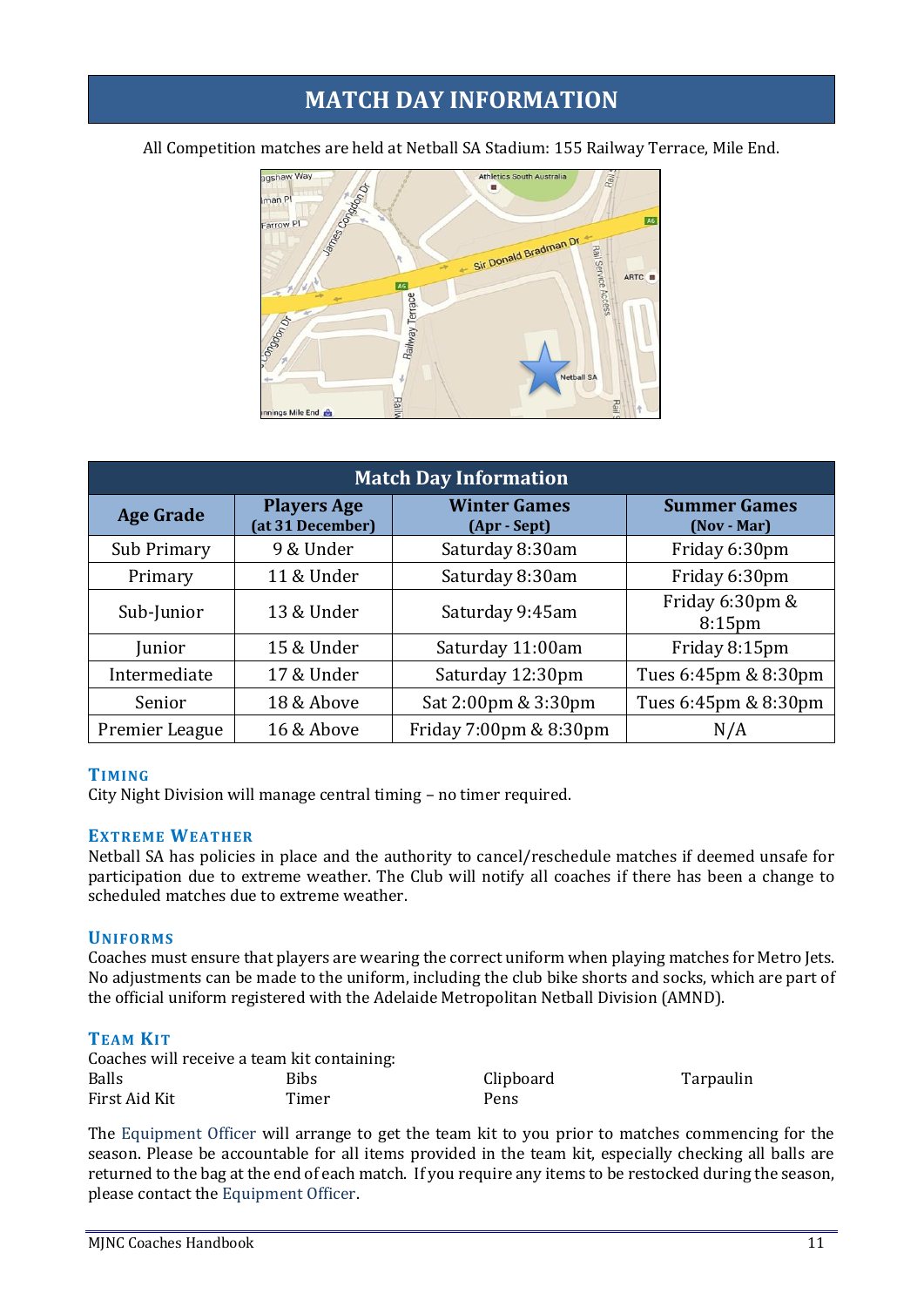#### <span id="page-11-0"></span>**TEAM CAPTAIN**

Captains are to be appointed by the coach or voted for by the team. Captains should NOT be any allocated any more court time than any other player. In GO, Primary and Sub Junior teams, Captains should be rotated giving all players an opportunity to be the Captain. Captains carry out the coin toss with umpires, and are the only players permitted to approach an umpire during breaks (on the Coaches recommendation).

#### <span id="page-11-1"></span>**TEAM MANAGER**

Each team must have a Team Manager. A coach may ask a parent or player from their team to take on the role of Team Manager. The Team Manager is responsible for creating a roster for timing and scoring, assisting the coach with drills (if required), assisting the coach on game day (ie distributing water bottles) and is the liaison between parents/players and the coach. The Team Manager is also the only person permitted to attend the duty room to request an umpire supervisor.

#### <span id="page-11-2"></span>**PRIMARY CARER**

Each team must have a primary carer preferably with some form of first aid training. However, there is no mandatory requirement regarding the first aid training.

The Primary Carer has duty of care to respond appropriately in the case of injury/illness however this does not imply the need to be an expert.

The Primary Carer is the only person allowed on court during an injury timeout unless the injured player needs support to be moved from the court or treatment required from Netball SA First Aid Staff. Coaches and parents are not allowed on court unless in the Primary Carer role.

#### <span id="page-11-3"></span>**GAME DAY PREPARATION**

- $\triangleright$  Set a time that you want your players to arrive before the game. Half an hour prior to the start of the game allows time for a good warm up and a chat with you before the game.
- ➢ Set a meeting place so that all players know where to meet each week, eg. the undercover area, or at the court your match is scheduled on.
- ➢ Have a regular warm up so that players can run it themselves where possible. Leave yourself 5 minutes before the game to hand out bibs to starting players and deliver the pre-match talk.
- $\triangleright$  Prepare player rotations for the match but be prepared to alter these depending on the progress of the match.
- $\triangleright$  It is a good idea to record the amount of court time each player receives during the season to ensure equal court time where possible.
- $\triangleright$  If you have any concerns about the umpiring, a representative from your team (parent, spectator, team manager) may approach the Duty Office and ask for the Umpire Supervisor to watch your game and intervene if required.
- ➢ If your team is short of players, please speak to the **Game Day Coordinator** to assist. Please refer to the Fill in Policy to ensure the appropriate approach is taken.
- $\triangleright$  If you need to forfeit, please advise the Secretary as soon as possible. Forfeiting comes at a cost to the club as well as a 20-0 loss to the team that forfeits.

#### <span id="page-11-4"></span>**COACH'S BOX**

All coaches must stand in the yellow coach's box painted on the side of the court throughout the four quarters. During breaks, including injury time, you may enter the court to speak with players.

At the discretion of the umpires, you may set up on the other side of the court in extreme weather. All players taking their turn off during the quarters, must also stay in the coach's box.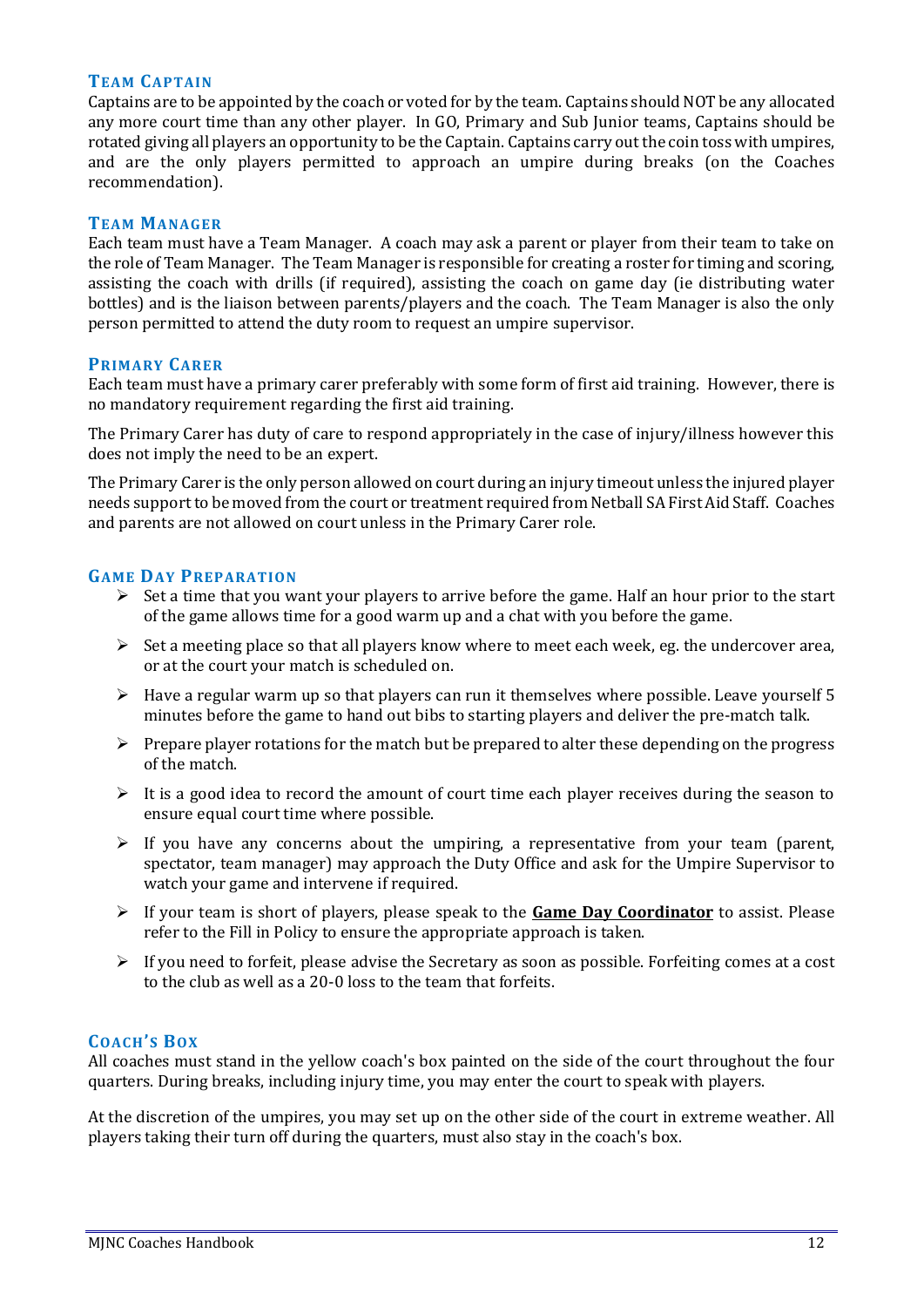#### <span id="page-12-0"></span>**INJURY TIME**

Please use common sense when there is an injury. If a player is not able to be moved from the court, play should not resume until it is safe to do so with the injured player's welfare the first consideration. We have a duty of care to all players on the court. Please listen to the umpires in these circumstances.

#### <span id="page-12-1"></span>**COURT TIME**

With the exception of Premier League, Premier League Reserve and Pathway teams including (AMND, Inter 1 and Junior 1), the Coach must ensure whenever possible that all players have equitable court time during the minor rounds.

All coaches will rotate court time for their players throughout the season and keep a record of time allocated off for each player.

Where a player is unable to attend a game for their own personal reasons (holidays, another engagement etc) normal rotation will still apply. Where a player is unable to attend a game for medical reasons (illness or injury) where possible, the coach will make every attempt to regain some of the missed court time for that player.

#### <span id="page-12-2"></span>**FINALS COURT TIME**

In finals round matches the Coach will use their discretion to select the team best suited for the match. If there are any issues raised by parents of players regarding court time rotations, the Coach should address their concern in the first instance.

If the issue is unresolved the parent or player should contact the Club Secretary in writing via [secretarymetrojets@gmail.com](mailto:secretarymetrojets@gmail.com) the issue will then be considered by the Executive Committee, and an appropriate response will be issued in a timely manner.

#### <span id="page-12-3"></span>**SCORING**

The score cards for 2022 will be in electronic format. They will be printed each week and must be collected before each game from the window by the duty room. Player names will be listed on the sheet. The Game Day Coordinator must be notified of any player changes 24hrs prior to game commencing.

The scorer for each team needs to:

- $\triangleright$  Be over 16 years of age
- $\triangleright$  Sit / stand with the opposition scorer
- ➢ Print the umpires name on the scorecard prior to the match
- $\triangleright$  Tick the box next to each player's name as they take the court
- $\triangleright$  Record all centre passes and goals
- $\triangleright$  Goals must be scored numerically (ie 1, 2, 3)
- $\triangleright$  Total the number of goals each quarter
- ➢ Confirm scores throughout the match with the opposition
- $\triangleright$  Total the number of goals for the match
- ➢ Both captains must sign the score card after the match
- ➢ Return scorecard to Duty Office after the match

|                       |                         |                       | 1111111  |          |          |                |                 |          |           |           |                         |               |                         |    | <b>INFRINTED HERMAN PROBATE ENVIRONMENT AND EQUALS</b>                                |                    |          |                      |                             |        |    |     |    |                |     |                         |    |                    |    |
|-----------------------|-------------------------|-----------------------|----------|----------|----------|----------------|-----------------|----------|-----------|-----------|-------------------------|---------------|-------------------------|----|---------------------------------------------------------------------------------------|--------------------|----------|----------------------|-----------------------------|--------|----|-----|----|----------------|-----|-------------------------|----|--------------------|----|
|                       |                         | Division: AMND League |          |          |          |                |                 |          |           |           |                         |               |                         |    |                                                                                       |                    |          | Date: 22 Sep 2018    |                             |        |    |     |    | Time: 02.00 PM |     |                         |    |                    |    |
|                       |                         | Court: Court 1        |          |          |          |                |                 |          |           |           |                         |               |                         |    |                                                                                       | Round: GF          |          |                      |                             |        |    |     |    |                |     |                         |    |                    |    |
|                       |                         | <b>Team Name:</b>     |          | Matrics  |          |                |                 |          |           |           |                         |               |                         |    |                                                                                       | Team Name:         |          |                      |                             | Contax |    |     |    |                |     |                         |    |                    |    |
|                       |                         | Player Name           |          |          |          |                |                 |          |           | 1         | $\overline{\mathbf{z}}$ |               | $\overline{\mathbf{3}}$ | 4  |                                                                                       | <b>Player Name</b> |          |                      |                             |        |    |     |    | 1              |     | $\overline{\mathbf{2}}$ | 3  |                    | A  |
|                       |                         | Beales, Ashleigh      |          |          |          |                |                 |          |           |           |                         |               |                         |    |                                                                                       |                    |          | Economou, Quillen    |                             |        |    |     |    |                |     |                         |    |                    |    |
|                       |                         | Campbell, Robyn-Leigh |          |          |          |                |                 |          |           |           |                         |               |                         |    |                                                                                       | Gaedike, Amy*      |          |                      |                             |        |    |     |    |                |     |                         |    |                    |    |
|                       |                         | Corell, Micaela       |          |          |          |                |                 |          |           |           |                         |               |                         |    |                                                                                       | Griffith, Lucy     |          |                      |                             |        |    |     |    |                |     |                         |    |                    |    |
|                       |                         | Fuss, Jacqueline      |          |          |          |                |                 |          |           |           |                         |               |                         |    |                                                                                       | Hunter, Eliza R.   |          |                      |                             |        |    |     |    |                |     |                         |    |                    |    |
|                       |                         | Hoffman, Arrw         |          |          |          |                |                 |          |           |           |                         |               |                         |    |                                                                                       | Lane, Bethany*     |          |                      |                             |        |    |     |    |                |     |                         |    |                    |    |
|                       |                         | George, Marlee*       |          |          |          |                |                 |          |           |           |                         |               |                         |    |                                                                                       |                    |          | OgiMe, Emmeline*     |                             |        |    |     |    |                |     |                         |    |                    |    |
|                       |                         | Reynolds, Lucy        |          |          |          |                |                 |          |           |           |                         |               |                         |    |                                                                                       | packer, maisie*    |          |                      |                             |        |    |     |    |                |     |                         |    |                    |    |
|                       | Schultz, Amy            |                       |          |          |          |                |                 |          |           |           |                         |               |                         |    |                                                                                       | Poole, Jasmine     |          |                      |                             |        |    |     |    |                |     |                         |    |                    |    |
|                       |                         | Yancic, Emily         |          |          |          |                |                 |          |           |           |                         |               |                         |    |                                                                                       |                    |          |                      | triglau-phillips, isabella* |        |    |     |    |                |     |                         |    |                    |    |
|                       |                         |                       |          |          |          |                |                 |          |           |           |                         |               |                         |    |                                                                                       |                    |          | Richardson, Mikaela* |                             |        |    |     |    |                |     |                         |    |                    |    |
|                       |                         |                       |          |          |          |                |                 |          |           |           |                         |               |                         |    |                                                                                       |                    |          |                      |                             |        |    |     |    |                |     |                         |    |                    |    |
|                       |                         |                       |          |          |          |                |                 |          |           |           |                         |               |                         |    |                                                                                       |                    |          |                      |                             |        |    |     |    |                |     |                         |    |                    |    |
|                       |                         |                       |          |          |          |                |                 |          |           |           |                         |               |                         |    |                                                                                       |                    |          |                      |                             |        |    |     |    |                |     |                         |    |                    |    |
|                       |                         |                       |          |          |          |                |                 |          |           |           |                         |               |                         |    | <b>Centre Passes</b>                                                                  |                    |          |                      |                             |        |    |     |    |                |     |                         |    |                    |    |
|                       | 1                       |                       |          |          |          |                |                 |          |           |           |                         |               |                         |    |                                                                                       |                    |          |                      |                             |        |    |     |    |                |     |                         |    |                    |    |
|                       | $\overline{\mathbf{z}}$ |                       |          |          |          |                |                 |          |           |           |                         |               |                         |    |                                                                                       |                    |          |                      |                             |        |    |     |    |                |     |                         |    |                    |    |
|                       | 3                       |                       |          |          |          |                |                 |          |           |           |                         |               |                         |    |                                                                                       |                    |          |                      |                             |        |    |     |    |                |     |                         |    |                    |    |
|                       | 4                       |                       |          |          |          |                |                 |          |           |           |                         |               |                         |    |                                                                                       |                    |          |                      |                             |        |    |     |    |                |     |                         |    |                    |    |
| Team:                 |                         |                       | Matrics  |          |          |                |                 |          |           |           |                         |               |                         |    |                                                                                       |                    |          |                      |                             |        |    |     |    |                |     |                         |    |                    |    |
| 1                     | $\overline{\mathbf{2}}$ | 3                     | 4        | 5        | 6        | $\overline{7}$ | 8               | 9        | 10        | 11        | 12                      | 13            | 14                      | 15 | Team:<br>1                                                                            | 2                  | з        | Contax<br>4          | 5                           | 6      | 7  | 8   | 9  | 10             | 11  | 12                      | 13 | 14                 | 1t |
| 16                    | 17                      | 18                    | 19       | 20       | 21       | 22             | 23              | 24       | 25        | 26        | 27                      | 28            | 29                      | 30 | 16                                                                                    | 17                 | 18       | 19                   | 20                          | 21     | 22 | 23  | 24 | 25             | 26  | 27                      | 28 | 29                 | 30 |
| 31                    | 32                      | 33                    | 34       | 35       | 36       | 37             | 38              | 39       | 40        | 41        | 42                      | 43            | 44                      | 45 | 31                                                                                    | 32                 | 33       | 34                   | 35                          | 36     | 37 | 38  | 39 | 40             | 41  | 42                      | 43 | 44                 | 45 |
| 46                    | 47                      | 48                    | 49       | 50       | 51       | 52             | 53              | 54       | 55        | 56        | 57                      | 58            | 59                      | 60 | 46                                                                                    | 47                 | 48       | 49                   | 50                          | 51     | 52 | 53  | 54 | 55             | 56  | 57                      | 58 | 59                 | 60 |
| 61<br>76              | 62<br>77                | 63                    | 64       | 65<br>80 | 66       | 67             | 68              | 69       | 70        | 71        | 72                      | 73            | 74                      | 75 | 61                                                                                    | 62                 | 63       | 64                   | 65                          | 66     | 67 | 68  | 89 | 70             | 71  | 72                      | 73 | 74                 | 75 |
| 91                    | 92                      | 78<br>93              | 79<br>94 | 95       | 81<br>95 | 82<br>97       | 83<br>98        | 84<br>99 | 85<br>100 | 86<br>101 | 87                      | 88<br>102 103 | 89<br>104 105           | 90 | 76<br>91                                                                              | 77<br>92           | 78<br>93 | 79<br>94             | 80<br>96                    | 81     | 82 | 83  | 84 | 85             | 86  | 87                      | 88 | 89                 | 90 |
|                       |                         |                       |          |          |          |                |                 |          |           |           |                         |               |                         |    |                                                                                       |                    |          |                      |                             | 96     | 97 | 98  | 99 | 100            | 101 | 102                     |    | 103 104 10         |    |
|                       | Tot.                    |                       |          | 2nd      |          |                | 3 <sub>Nd</sub> |          |           | 4th       |                         |               | Final Score             |    |                                                                                       | <b>SM</b>          |          |                      | 2nd                         |        |    | 3rd |    |                | 491 |                         |    | <b>Final Score</b> |    |
|                       |                         |                       |          |          |          |                |                 |          |           |           |                         |               |                         |    | The final score at the end of each quarter is to be written in the corresponding box. |                    |          |                      |                             |        |    |     |    |                |     |                         |    |                    |    |
| Captain's Signature:  |                         |                       |          |          |          |                |                 |          |           |           |                         |               |                         |    | Captain's Signature:                                                                  |                    |          |                      |                             |        |    |     |    |                |     |                         |    |                    |    |
| Umpires Name: (print) |                         |                       |          |          |          |                |                 |          |           |           |                         |               |                         |    | Umpires Name: (print)                                                                 |                    |          |                      |                             |        |    |     |    |                |     |                         |    |                    |    |
| Umpires Signature:    |                         |                       |          |          |          |                |                 |          |           |           |                         |               |                         |    | Umpires Signature:                                                                    |                    |          |                      |                             |        |    |     |    |                |     |                         |    |                    |    |
|                       |                         |                       |          |          |          |                |                 |          |           |           |                         |               |                         |    |                                                                                       |                    |          |                      |                             |        |    |     |    |                |     |                         |    |                    |    |

PLEASE UST THE PRIMARY CARER FOR EACH TEAM UNDER THE UMPIRE DETAILS, PLEASE RETURN ALL SCORECARDS TO THE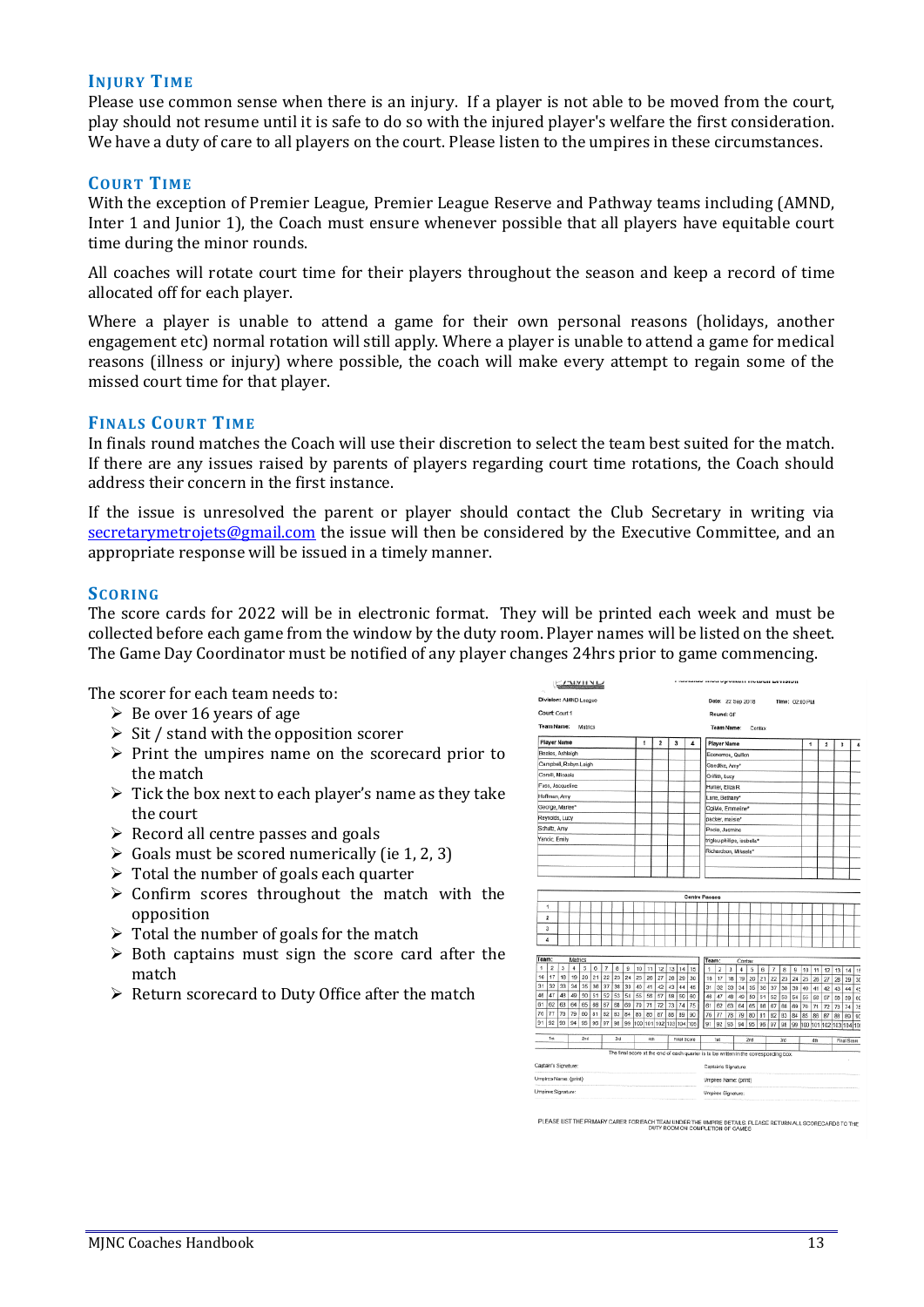# **POLICIES**

#### <span id="page-13-1"></span><span id="page-13-0"></span>**FILL IN PLAYERS**

When teams are short of players, please contact the **Game Day Coordinator** as soon as possible. The Game Day Coordinator can then look at the following options:

- ➢ Firstly, promoting a player from within the ranks of the Club by negotiation with the other coaches and teams involved.
- $\triangleright$  If there are no Club players available to fill-in, the Game Day Coordinator may approve of the use of an external player. External fill-in players do come at a cost to the Club, so using the same fillin player is recommended if needed on multiple occasions.
- ➢ Coaches are not to arrange fill in players without consultation with the Game Day Coordinator as there are rules and regulations that need to be abided by in relation to fill in players.
- ➢ A Fill-In Voucher must be submitted with the Match Scorecard, and personal details of external fill-ins must be given to the Club Secretary within 3 days of the player taking the court.

#### <span id="page-13-2"></span>**PROMOTION OF PLAYERS**

Promotion of players may occur due to injury, illness or unavailability of a player.

If a player in a lower grade is performing better than a similar positioned player in a higher grade, coaches may confer and recommend exchanging players in consultation with the Coaching Coordinator. The final decision regarding player movement will be made by the Executive Committee prior to discussion with any players. If approved, movements will be made in consultation with both players. The same will apply for a player in a higher grade not performing or coping, where they may be exchanged with the team below.

#### <span id="page-13-3"></span>**DISCIPLINE**

A coach may take disciplinary action when a player:

- $\triangleright$  Shows poor behaviour
- $\triangleright$  Is repeatedly late
- ➢ Refuses to abide by a coach's decision
- $\triangleright$  Fails to attend training or matches without notification

Disciplinary action may be:

- ➢ Removal from court
- $\triangleright$  Not in starting line up
- $\triangleright$  Sitting on the bench for match

Coaches must warn a player if their actions and behaviours are not appropriate. In severe cases, this action may take place without prior warning. If issue continue, the Committee will decide if a player is asked to leave the Club. Please refer to the Code of Conduct & Club Policies at [www.metrojets.com.au](http://www.metrojets.com.au/)

# **COACHING RESOURCES**

#### <span id="page-13-5"></span><span id="page-13-4"></span>**RECOMMENDED WEBSITES:**

[www.netball.asn.au](http://www.netball.asn.au/) [www.recsport.sa.gov.au](http://www.recsport.sa.gov.au/) [www.teachpe.com/netball/index.php](http://www.teachpe.com/netball/index.php) [www.netskills.com.au](http://www.netskills.com.au/) [www.sportsplan.net/drills/index.jsp](http://www.sportsplan.net/drills/index.jsp) [www.playbytherules.net.au](http://www.playbytherules.net.au/) [www.netballcoach.tv](http://www.netballcoach.tv/)

#### <span id="page-13-6"></span>**CLUB RESOURCES**

The Metro Jets have an extensive range of resources available to Club Coaches. Drills are stored in the Coaching Dropbox folder. If you require any drills or assistance with coaching, please contact the Coaching Coordinator.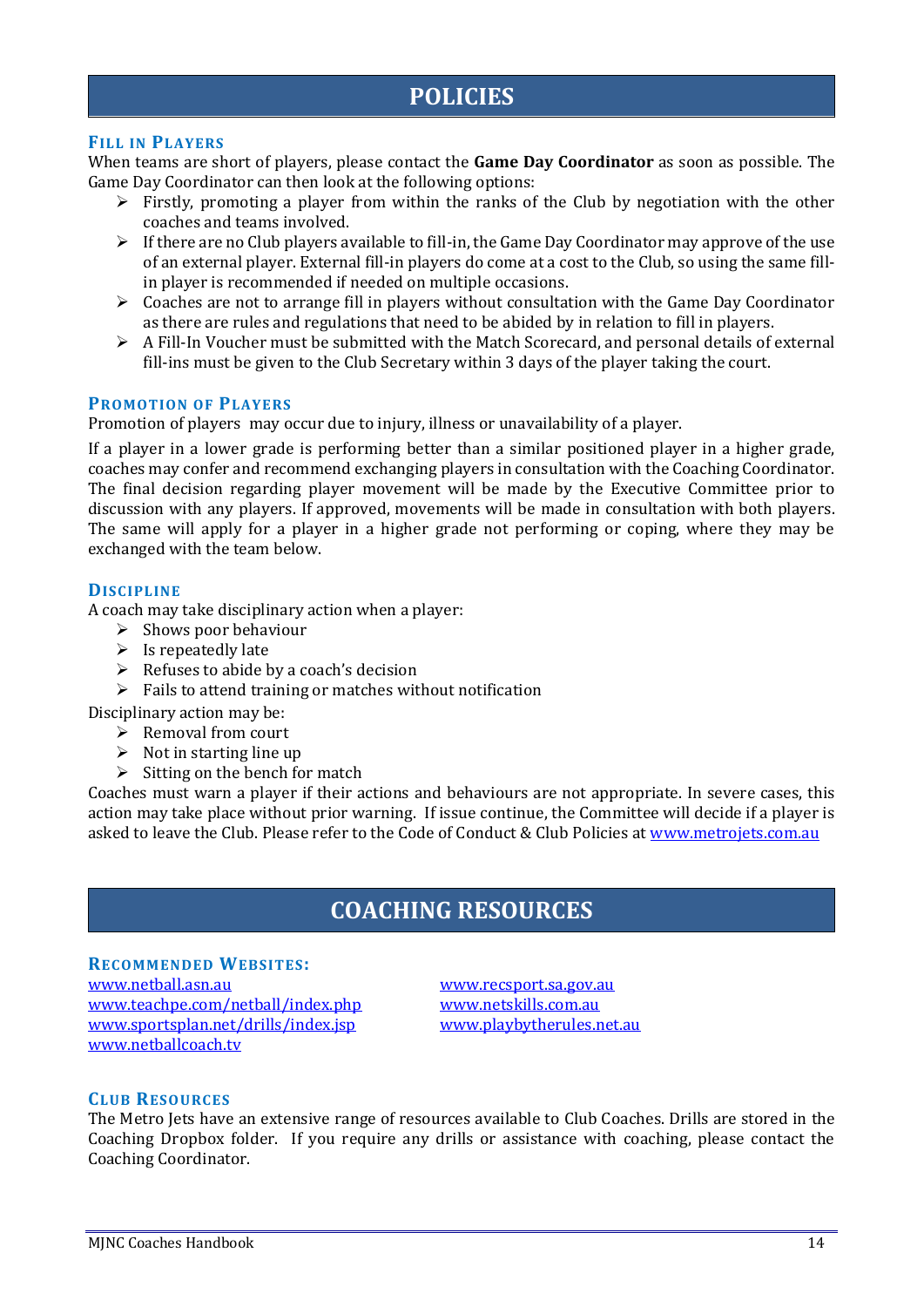# **COACHES CODE OF CONDUCT**

#### <span id="page-14-1"></span><span id="page-14-0"></span>**CODE OF CONDUCT**

All coaches are required to observe Netball Australia's Code of Behaviour and the Metro Jets Policies and Procedures. Please make yourself familiar with the Club policies.

Netball Australia's Code of Behaviour is set out below:

- 1. Treat all persons with respect and courtesy and have proper regard for their dignity, rights and obligations.
- 2. Be ethical, fair, considerate and honest in all dealings with others.
- 3. Make a commitment to providing quality service.
- 4. Operate within the rules and spirit of the sport including national and state guidelines, constitution and policies which govern Netball Australia, Member Organisations and Affiliates.
- 5. Do not use your involvement with netball to promote your own beliefs, behaviours or practices where these are inconsistent with those of Netball Australia, Member Organisations or Affiliates.
- 6. Demonstrate a high degree of individual responsibility especially when dealing with persons under 18 years of age, as your words and actions are an example.
- 7. Always place the safety and welfare of children above other considerations
- 8. Avoid unaccompanied and unobserved activities with persons under 18 years of age, wherever possible.
- 9. Comply with all relevant Australian laws (Federal and State), particularly anti-discrimination and child protection laws
- 10. Refrain from any behaviour that may bring Netball Australia, Member Organisations or Affiliates into disrepute.
- 11. Provide a safe environment for the conduct of the activity.
- 12. Show concern and caution towards others who may be sick or injured.
- 13. Be a positive role model.
- 14. Be responsible and accountable for your conduct.
- 15. Abide by the relevant Netball Australia role-specific codes of behaviour and understand the repercussions if you breach or are aware of any breaches of this Code of Behaviour.

For policies and procedures regarding Coaching at Metro Jets please go to the website: [www.metrojets.com](http://www.metrojets.com/)

![](_page_14_Picture_20.jpeg)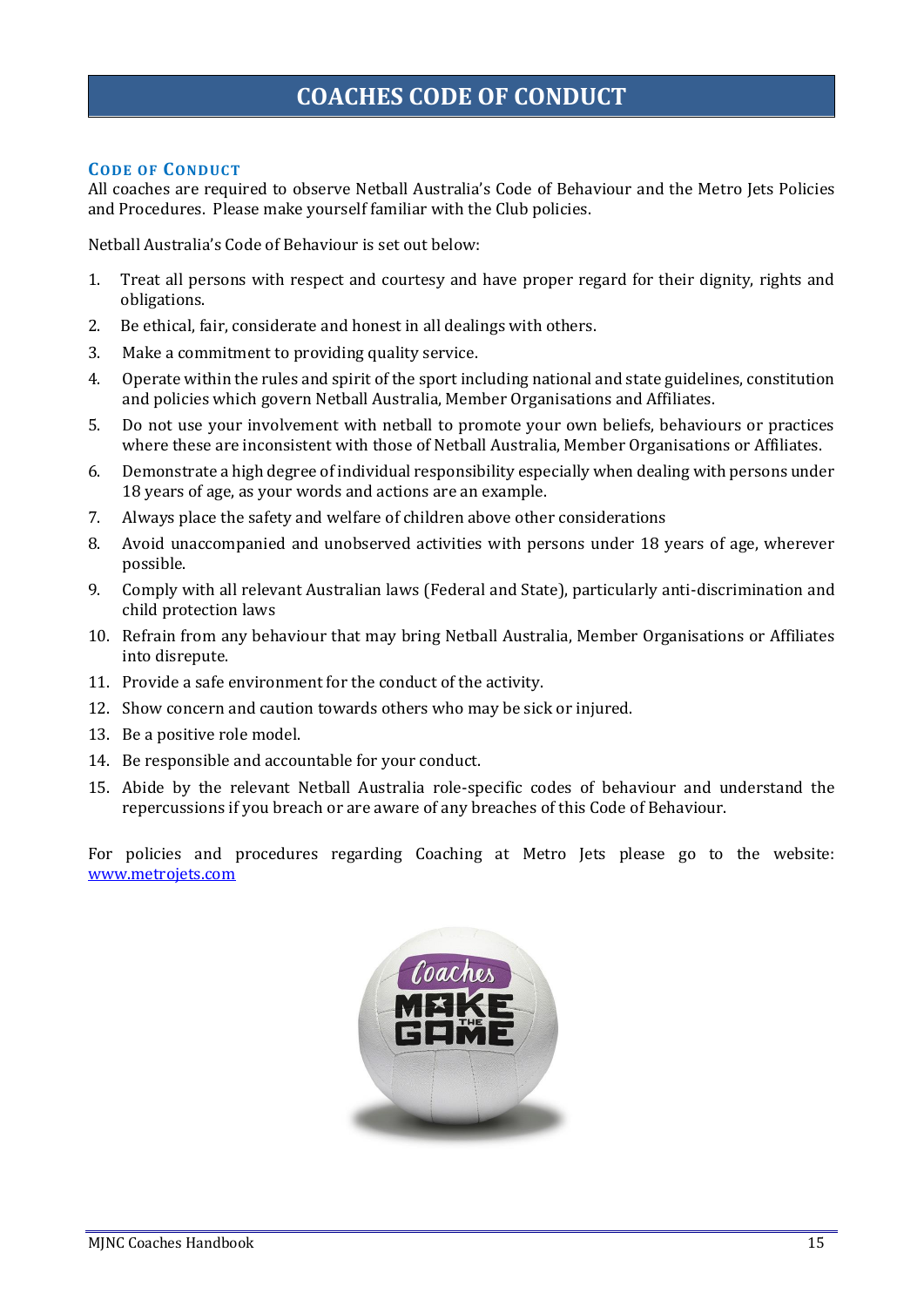![](_page_15_Picture_0.jpeg)

**Primary Carer: Bring oranges / Lollies** 

**Team Contact Numbers** 

Mobile

**Coach Contact Numbers** Insert: xxxxx

**Insert Names** 

# **ATTACHMENT 1 SEASON ROSTER - EXAMPLE**

|            |             |           | <b>TEAM NAME</b>           |       |               |                      |
|------------|-------------|-----------|----------------------------|-------|---------------|----------------------|
| Date       | <b>Time</b> | Home/Away | <b>Against</b>             | Court | <b>Scorer</b> | <b>Primary Carer</b> |
| 6/11/2020  |             |           |                            |       |               |                      |
| 13/11/2020 |             |           |                            |       |               |                      |
| 20/11/2020 |             |           |                            |       |               |                      |
| 27/11/2020 |             |           |                            |       |               |                      |
| 4/12/2020  |             |           |                            |       |               |                      |
| 11/12/2020 |             |           |                            |       |               |                      |
|            |             |           | <b>No Games - Holidays</b> |       |               |                      |
| 5/02/2021  |             |           |                            |       |               |                      |
| 12/02/2021 |             |           |                            |       |               |                      |
| 19/02/2021 |             |           |                            |       |               |                      |
| 26/02/2021 |             |           |                            |       |               |                      |
| 5/03/2021  |             |           |                            |       |               |                      |
| 12/03/2021 |             |           |                            |       |               |                      |
| 19/03/2021 |             |           | <b>SEMI FINAL</b>          |       |               |                      |
| 26/03/2021 |             |           | <b>GRAND FINAL</b>         |       |               |                      |

<span id="page-15-1"></span><span id="page-15-0"></span>If you are unable to carry out your team duty, please arrange to swap with another team mate - thank you.